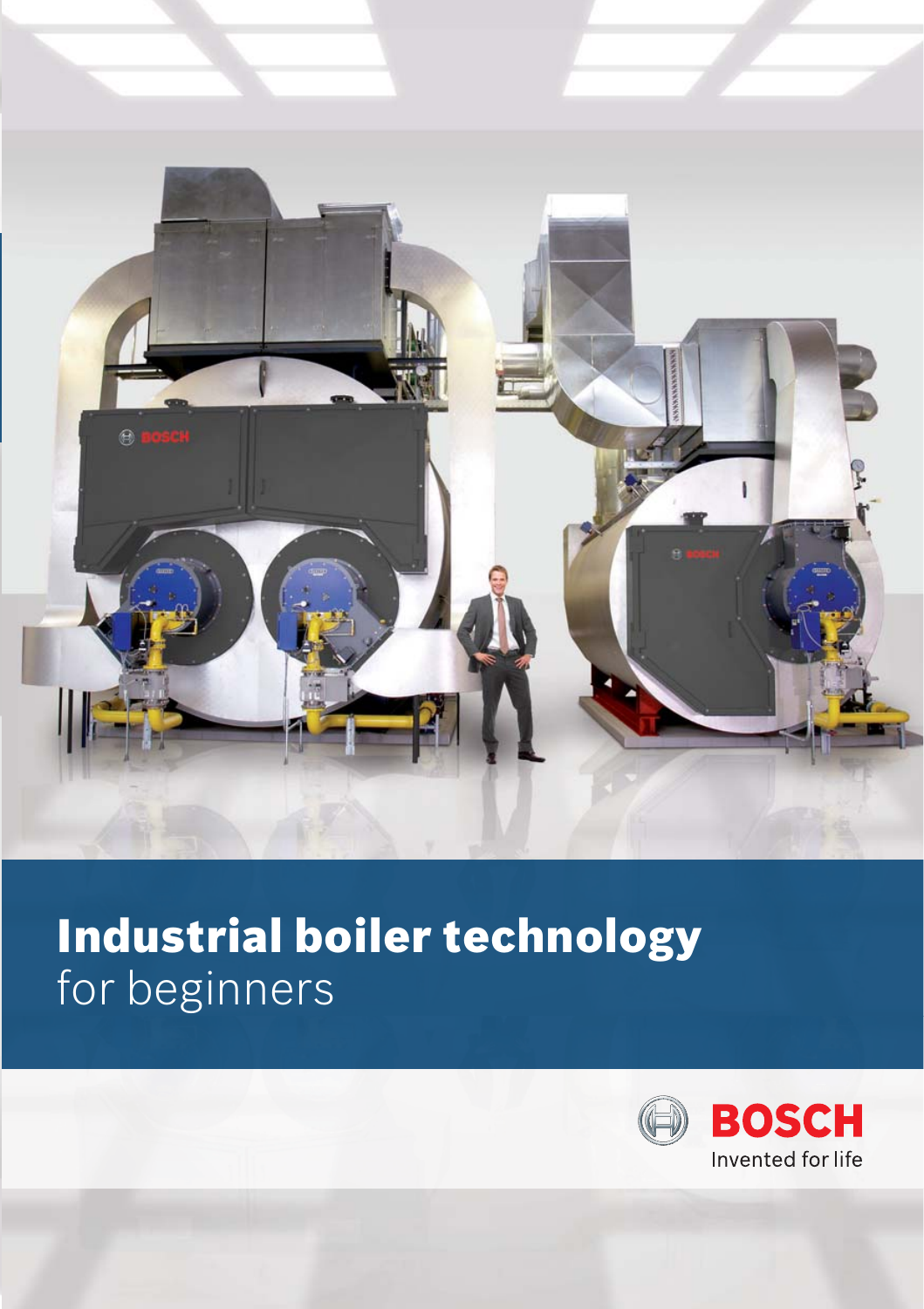## | Industrial boiler technology for beginners



# Contents

- Thermal heat/process heat and fields of application
- Water and steam as heat carriers
- Design of an industrial boiler
- How an industrial boiler system works
- The use of boiler systems in practice
- Bosch Industriekessel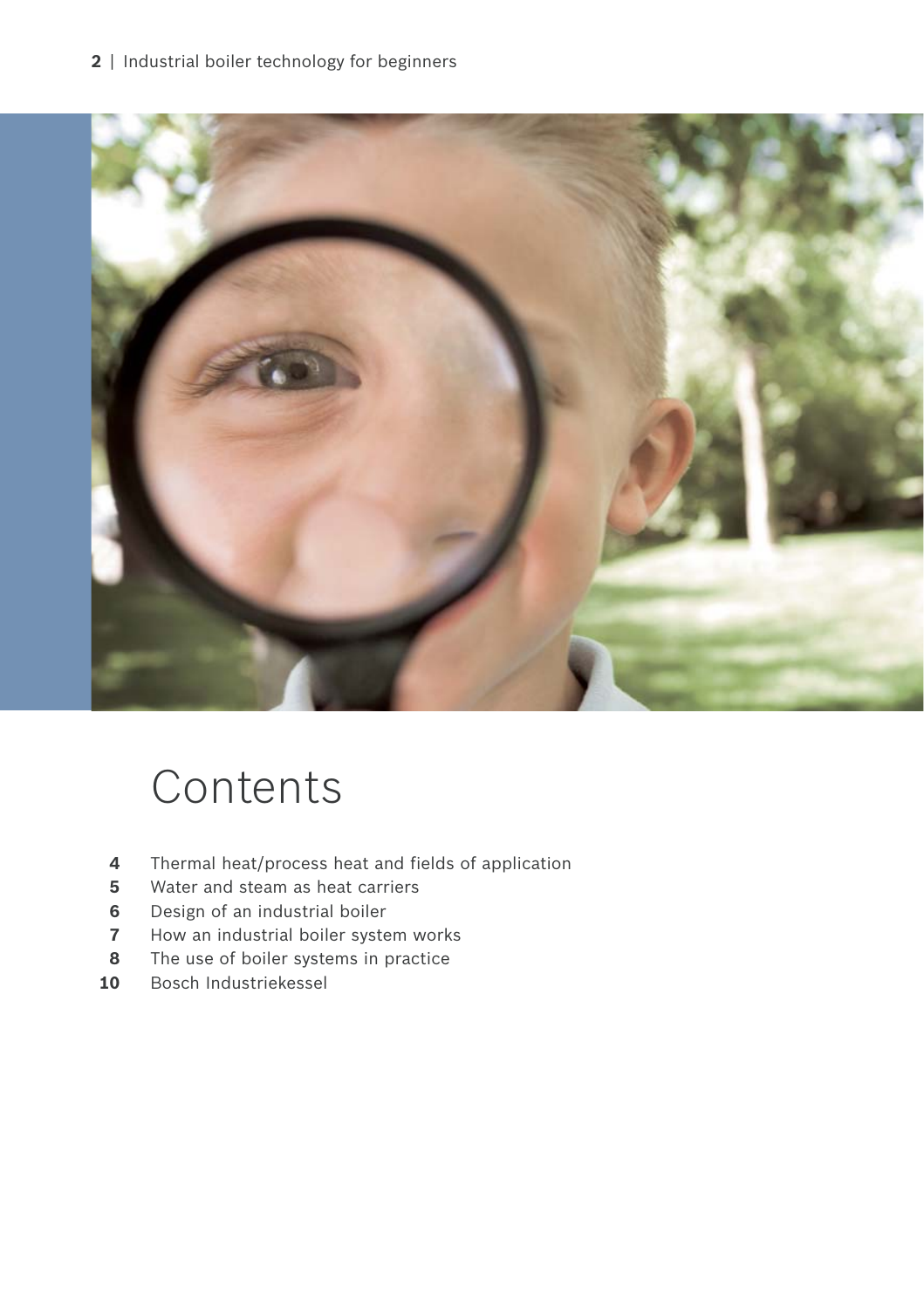# **Symbols used in this brochure:**

|  | <b>Service Service</b> |  |
|--|------------------------|--|
|  |                        |  |

Pencil: this gets complicated. It will be best to get out your note pad and write down what you read; after spending a short time learning it by heart, you will be able to show off your unexpected knowledge at the next family gathering.



Light bulb: here new understanding  $-$  similar to a flash of inspiration  $-$  is gained about everyday facts, things that we normally don't think about but are nevertheless fascinating.



Background information: interesting, but nothing that needs to be remembered forever. Maybe something else to show off with at a family gathering?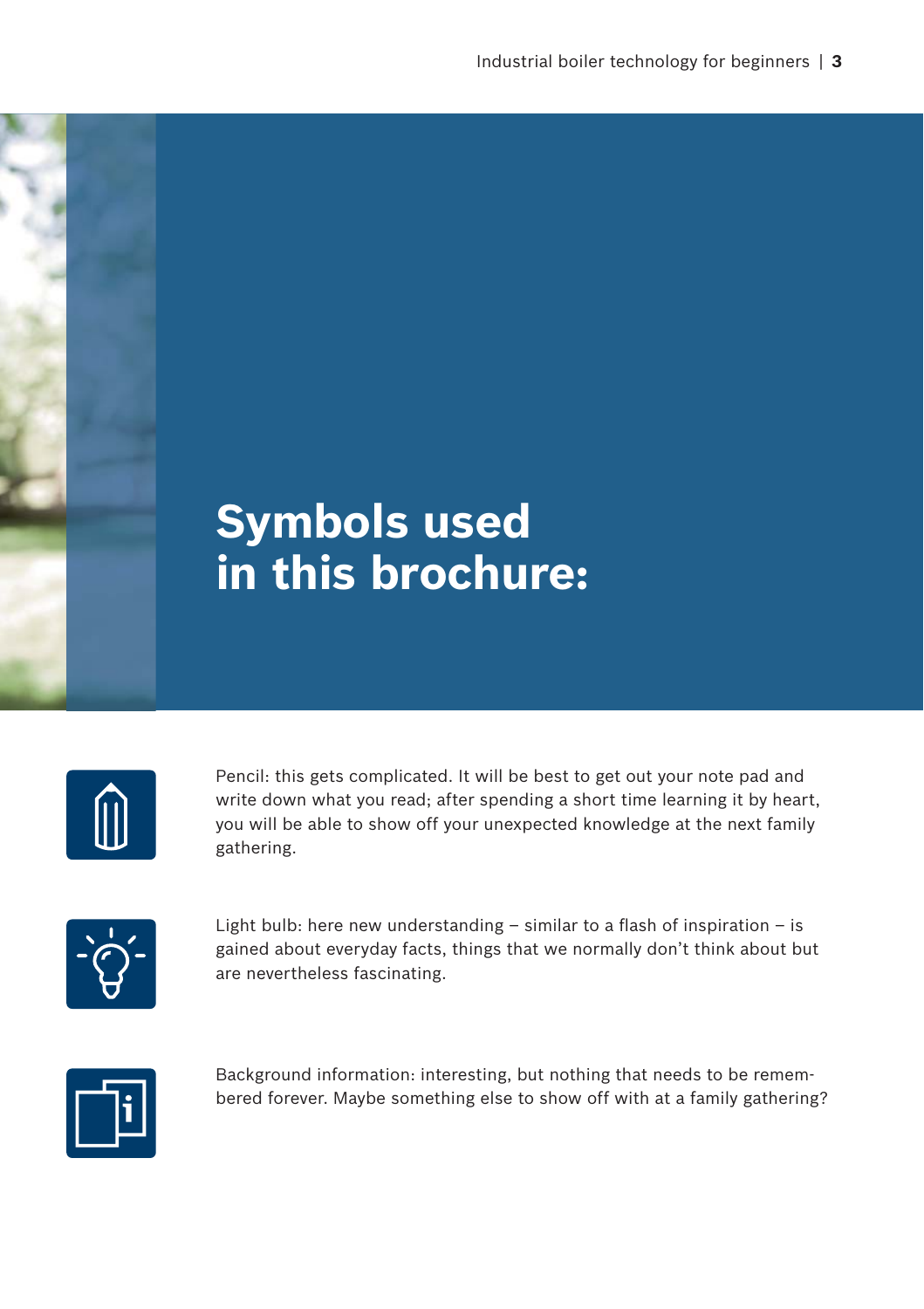## Thermal heat/process heat and fields of application

Heat is the basis of all life. This can be seen when the fridge breaks down and yoghurt comes alive after a short time. If heat came only from the sun's rays, large areas of the earth would be uninhabitable for man. Artificial heating (thermal heat) is therefore necessary, depending on the geographic position and season of the year. In addition to this, there are also a great number of technical processes that are only made possible through heat, for example, cooking, boiling and cleaning processes in the food and drink industry. But in many other branches, too, such as the paper, building, chemical or textile industry, many processes function only with heat (process heat).

### Fields of application of industrial boiler systems









Heating **Foods** Paper Beverages



Materials



Building Cleaning Chemistry Textile



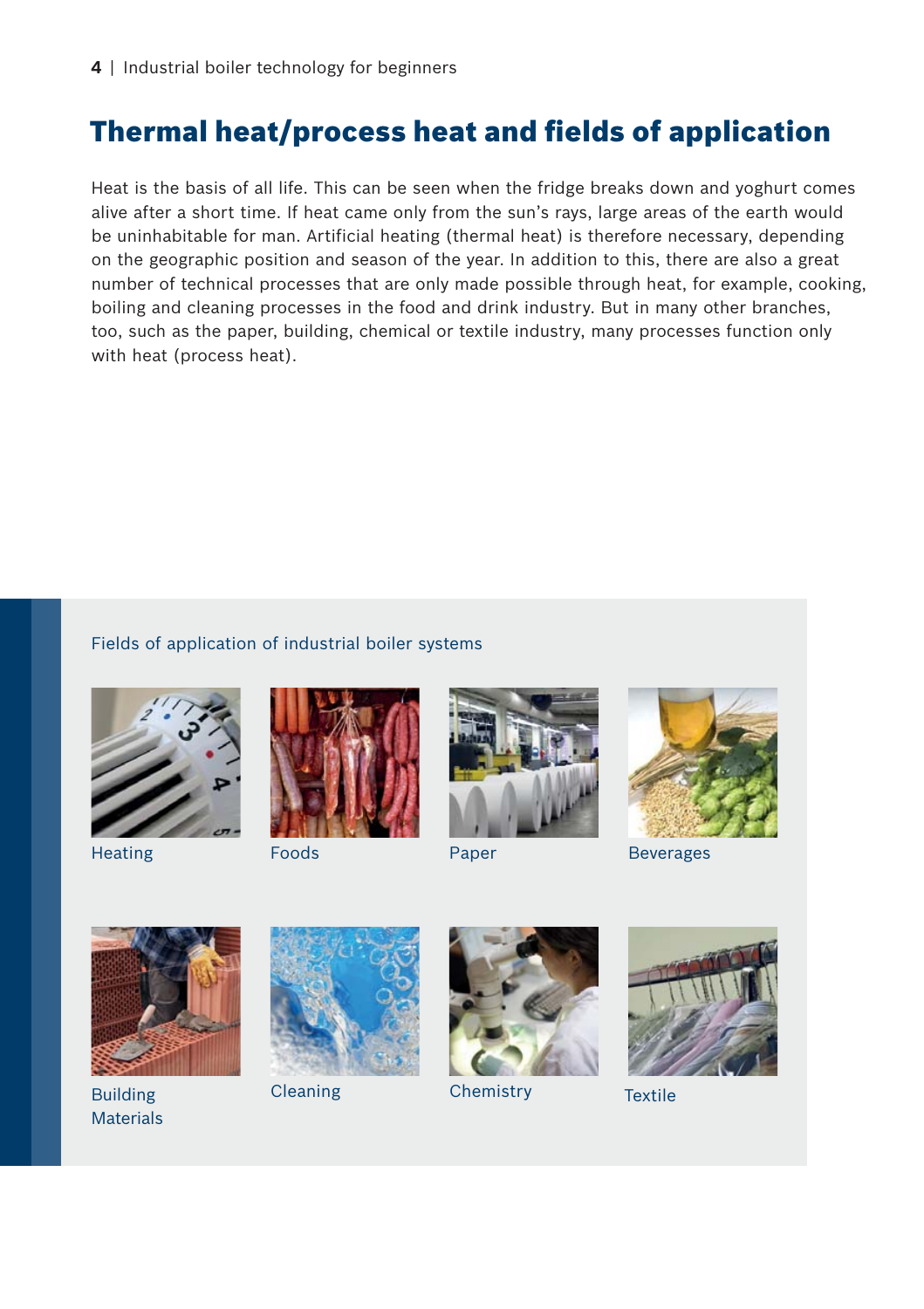## Water and steam as heat carriers

Heat is therefore necessary for heating buildings and for many industrial processes. Now just imagine that every single process or room needed to be heated separately. The frequent dip into one's purse would probably produce more frictional heat than that produced by the many individual heating systems necessary – quite apart from the low efficiency. For this reason, the required heat is usually produced centrally and passed on via a transport medium, the heat carrier. This heat carrier is transported to the respective consumer, there the heat is transferred to the consumer, and the cooled-down heat carrier medium is returned to the central heat producer to be heated up again.

Water or steam as a heat carrier has many favourable properties such as, for example, high energy absorption and easy transportability. It is available everywhere and is not harmful to the environment (unless you try to water your flower bed with boiling water, which the flower bed will probably not survive). Boiling point at atmospheric pressure is relatively low, however. If temperatures higher than 100 °C need to be produced, then the heat carrier can be pressurised, which causes the boiling point to be raised.



Every pressure cooker uses these physical interrelations, for example. The lid gives an airtight seal to the cooker, so the steam produced at boiling point (boiling point is around 100 °C at air pressure of approximately 1 bar) cannot escape. The pressure inside the cooker increases, which at the same time leads to a rise in the boiling point. The pressure is adjusted over a safety valve to approximately one bar above air pressure. As a result, the temperature in the pressure cooker is not just 100 °C, as it would be in an open saucepan, but 120 °C. The food contained cooks more quickly.

A different kind of fast food – 120 °C in the pressure cooker and the potatoes are ready in next to no time.  $120°$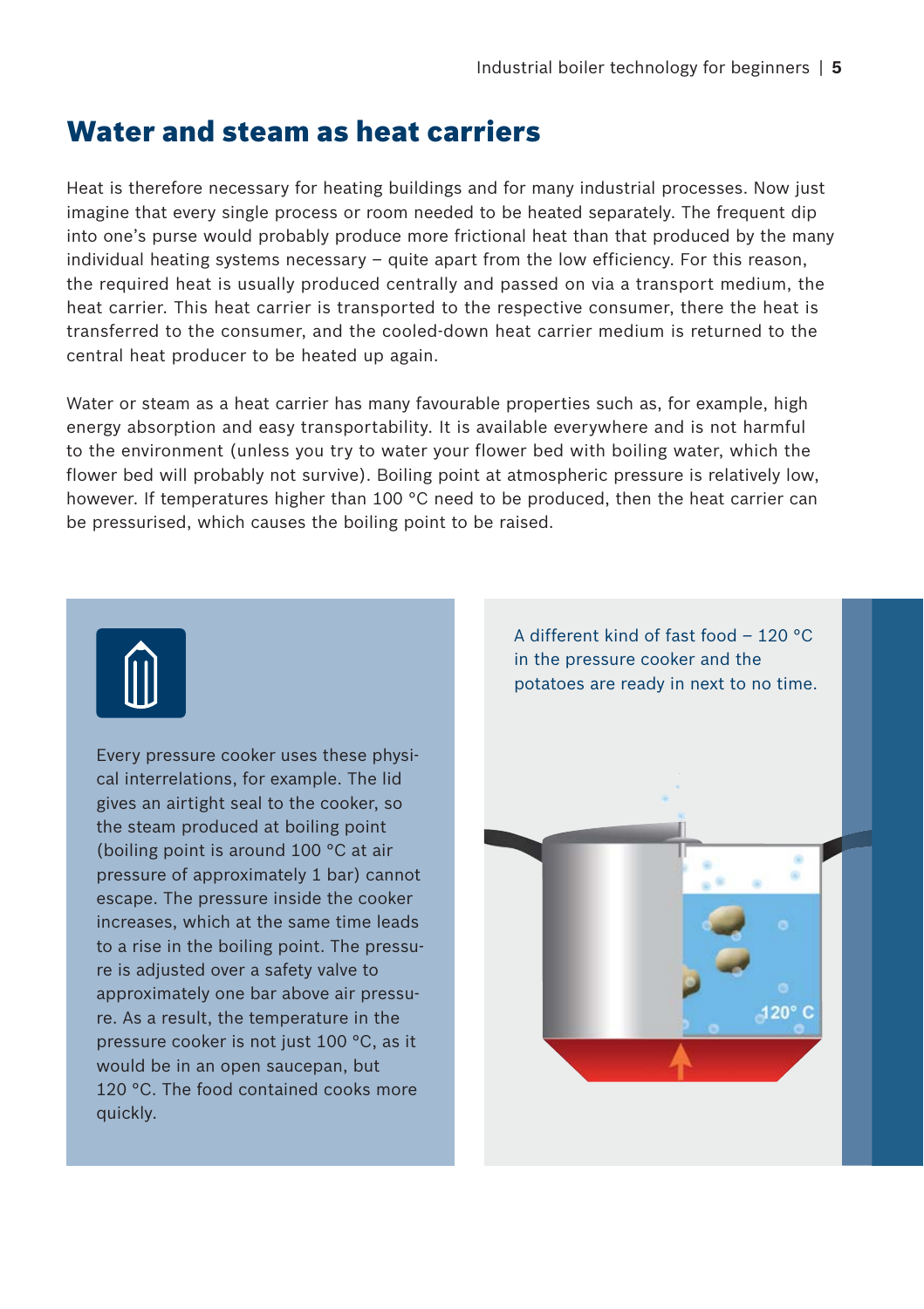## Design of an industrial boiler

Industrial boiler systems can cope with much higher pressures than pressure cookers. These boilers are welded from thick steel plates that are up to 35 mm thick, making pressures of 30 bar and more possible. A stable, robust design is also essential – if a boiler of this type were to collapse, explosive forces comparable to the explosive power of a ton of gelignite would be released (milk boiling over in a pressure cooker is nothing in comparison to this). A thermal output of up to 38 MW is possible from a single boiler, which corresponds approximately to the power of 500 average VW Golf cars. Up to five boilers can be combined economically. A boiler of this type, filled with water and ready for function, can weigh as much as 165 tons, which corresponds to the weight of 120 VW Golfs.



At full capacity a boiler of this size converts 3 000 litres of fuel oil or a corresponding amount of natural gas to thermal or process heat every hour. This would be sufficient to heat more than 2 000 houses.

Hot water or steam boilers are relatively similar in design (Figure). The boiler pressure vessel is a horizontal, cylindrical tube closed at both sides with an end plate and insulated all around. There is a flame tube (1st pass) in this pressure vessel, which is fired through a burner and an internally situated reversing chamber that reverses the flue gases and leads them back in the 2nd smoke tube pass. On the front of the boiler is an external reversing chamber, which again reverses the flue gases and leads them to the end of the boiler in the 3rd smoke tube pass. Hot water boilers are normally completely filled with water during operation. Steam boilers on the other hand are only 3/4 filled with water; the upper quarter is the steam space.



Because of the huge volume of water and the multi-stage lead-through of the flue gases, these boilers are also called three-pass shell boilers.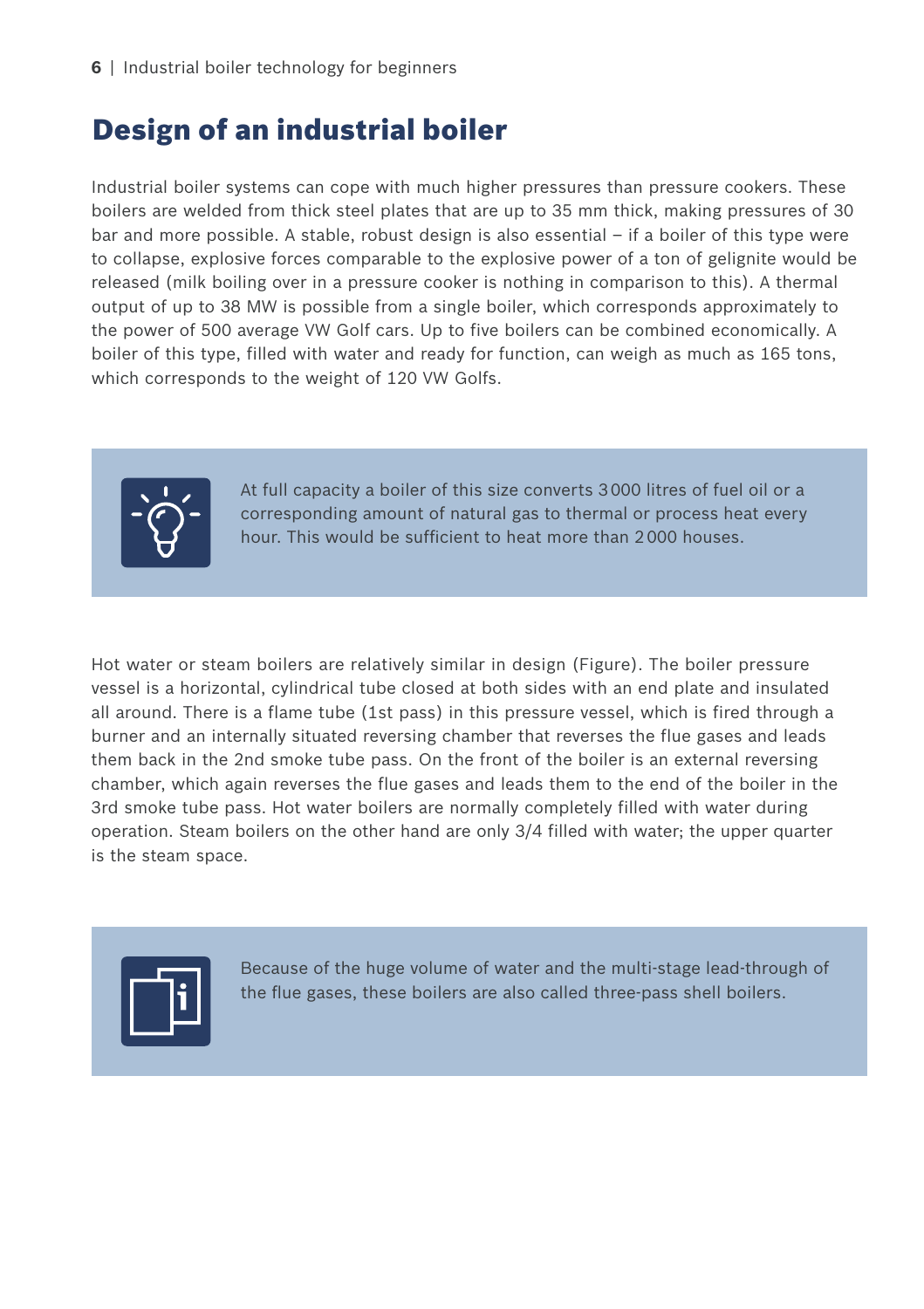

## How an industrial boiler system works

The heart of an industrial boiler system is a hot water or steam boiler operated with a certain kind of fuel. The boiler heats up or evaporates the water inside it, which is then transported to the consumers via pipe systems. In case of hot water the transport energy is generated by pumps, in case of steam the transport is based on inherent pressure. The cooled water or the condensed steam returns to the boiler where it can be heated again. Loss of water must be compensated by treated fresh water to avoid corrosion. Flue gases created by combustion are discharged into the atmosphere through a chimney. Particularly efficient systems additionally use the residual heat in the flue gases.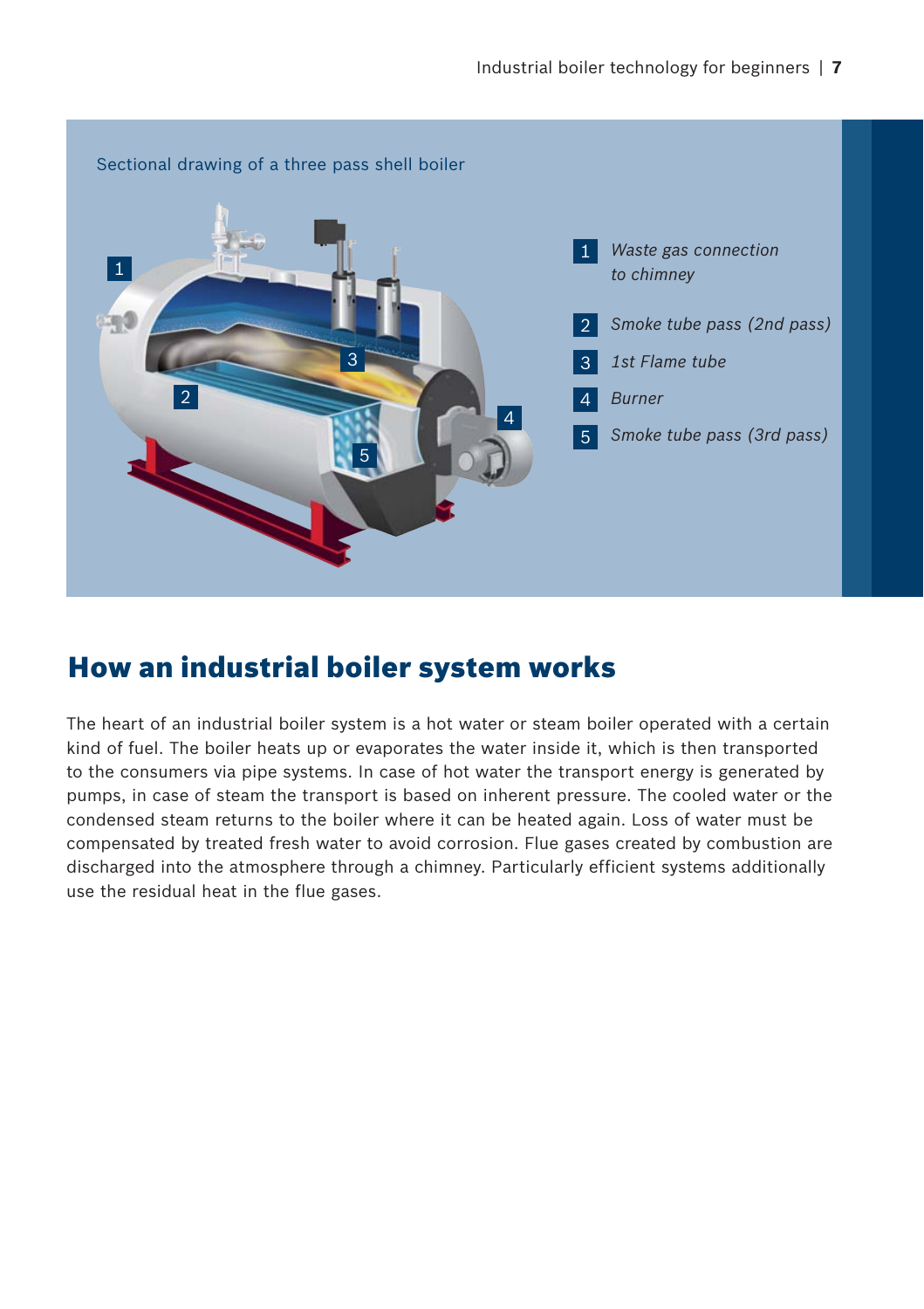## The use of boiler systems in practice

Industrial hot water boiler systems for generating thermal heat are very similar to the household heating boilers in our cellars. The main difference is that industrial boilers are dimensioned significantly larger, so their heating capacity is not only sufficient for a family home but also for hotels, hospitals, skyscrapers, industrial buildings or entire districts. When using process heat generated by steam boiler systems the individual applications are far more versatile. They are used in many industry sectors. But is all this just hot air or what exactly is the steam used for?

Let us choose a few industrial sectors and have a closer look at them.

### **Laundries and cleaning firms**

This is an obvious example of what steam is used for. It is just easier to get rid of spots and dirt when the washing water is heated. Our washing machine at home does the same, however with electrical heating. In large laundries this would be inefficient as electrical energy is too expensive. Steam can also be perfectly used for downstream processes like pressing, using the mangle, ironing or finishing. We know this process from steam-ironing at home; steam simply removes all creases.

### **Food industry**

Food must often be heated or boiled during processing. Thus this industrial sector obviously needs plenty of thermal energy. However, some steam applications are still stunning; a good example is potato processing.



Cold potatoes are filled in a big pressure vessel and hot steam is abruptly injected. The abrupt heat supply causes the potato peels to fall off so they do not have to be peeled by hand any more. Now, isn't it tempting to fetch the old steam cleaner from the cellar and use it as a cooking aid?

#### **Breweries**

Most people know that a good and tasty beer consists of hops, malt and water. However, before enjoying the beer there is a complex production process. Malt has to be ground coarsely and mixed with water. The brewer calls this mashing. The mash must be heated to various temperatures in two to four hours. Now guess which heat carrier is normally used for this? That's it, the steam we previously generated with the steam boiler. Subsequently, hops are added and the mixture has to cool down. Then yeast is added and triggers the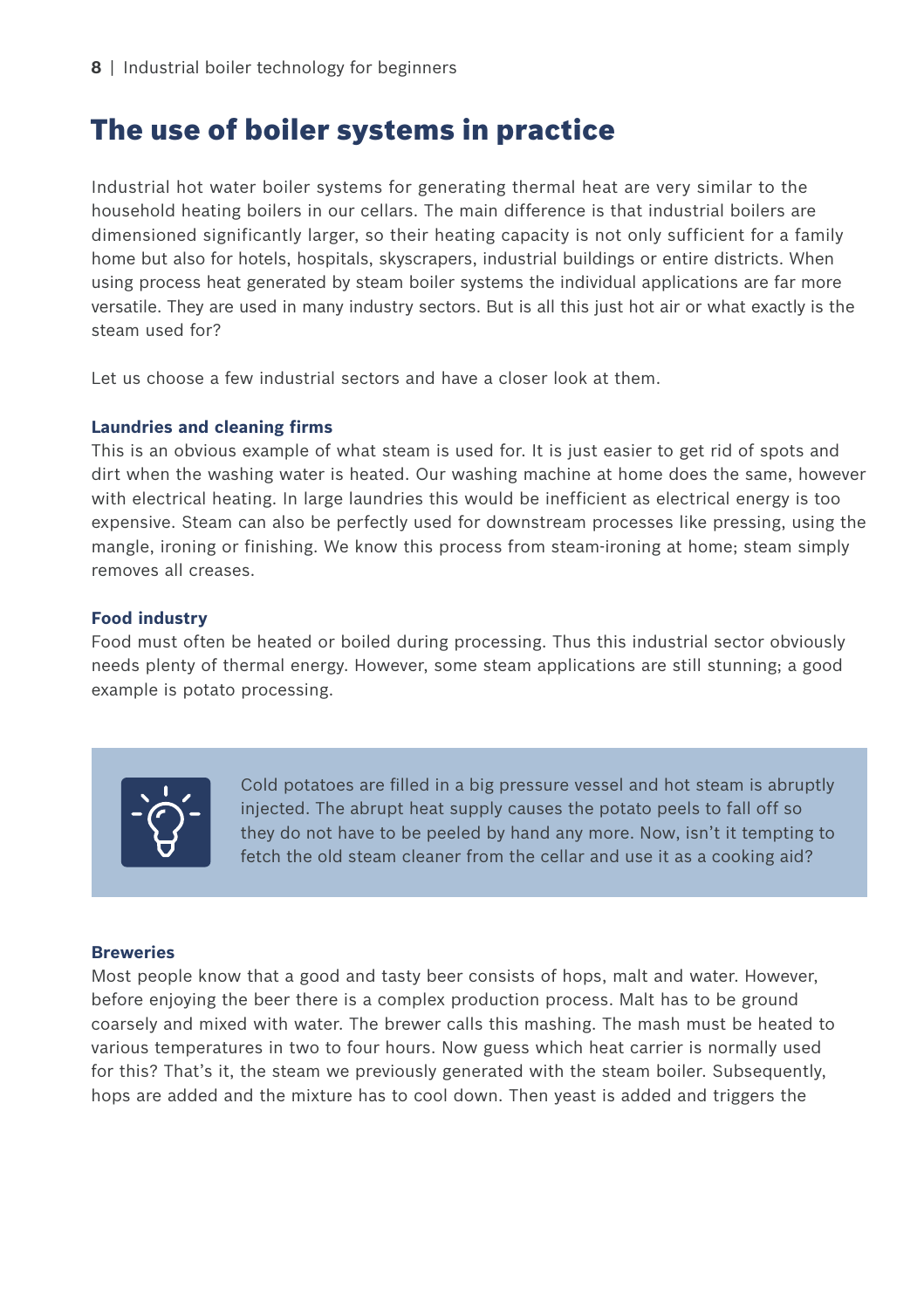fermentation so that the beer gets the desired effect. Depending on the type the beer still has to mature for up to three months until it can be filled in bottles or barrels. Now we get to the most pleasant part and enjoy the good cool drink … OK, back to the subject. After bottles or barrels have been emptied they are normally returned to the brewery. Of course the breweries first have to clean them before they can be refilled. For this process steam is again required to heat up the water needed for cleaning. Amazing, isn't it?

### **Building materials industry**

Large amounts of steam are also necessary for the production of moulded bricks. The basic materials like sand, lime, water, etc. are mixed and pressed to relatively loose stone compounds. We remember that from making mud pies in the sandbox. Subsequently, the stones are transported to a huge pressure vessel (autoclave) which is then closed and steam is injected. The stones ave to harden at a temperature of approximately 200  $\degree$ C and a pressure of about 16 bar for a certain period of time and can then be withdrawn as finished stones. How stable our sand castles would have been if we could have used this technology!

## **Sewer pipe rehabilitation**

What to do if there is a drain leakage? This problem can either be solved by means of excavation works at the underground pipes and renewal of the sewage pipe systems or with rehabilitation tubes. These tubes are overdimensioned hoses that are inserted in the pipes without excavation work and then inflated with steam. The plastic hose attaches itself to the sewage pipe under application of pressure and temperature and the pipe can continue to be used for many years.

## **… and many other industries**

- $\blacktriangleright$  Agriculture
- $\blacktriangleright$  Animal food industry
- $\blacktriangleright$  Automotive industry
- $\blacktriangleright$  Bakeries
- $\blacktriangleright$  Ceramic industry
- $\blacktriangleright$  Cheese dairies
- $\blacktriangleright$  Chemical industry
- $\blacktriangleright$  Dairies
- $\blacktriangleright$  Distilleries
- $\blacktriangleright$  Dyeing factories
- $\blacktriangleright$  Electrical industry
- $\blacktriangleright$  Food packaging industry
- $\blacktriangleright$  Fruit processing
- $\blacktriangleright$  Glass fibre production
- $\blacktriangleright$  Greenhouses
- $\blacktriangleright$  Hospitals
- $\blacktriangleright$  Metal-working industry
- $\blacktriangleright$  Paper industry
- $\blacktriangleright$  Pharmaceutical industry
- $\blacktriangleright$  Plastics manufacturing
- $\blacktriangleright$  Primary industry
- $\blacktriangleright$  Print offices
- $\blacktriangleright$  Refineries
- $\blacktriangleright$  Slaughterhouses
- $\blacktriangleright$  Spinning mills
- $\blacktriangleright$  Steel works
- $\blacktriangleright$  Tank farms
- $\blacktriangleright$  Tobacco industry
- $\blacktriangleright$  Tyre manufacturing
- $\blacktriangleright$  Vulcanisation
- $\blacktriangleright$  Waste disposal
- $\blacktriangleright$  Waste incineration
- $\blacktriangleright$  Weaving mills
- $\blacktriangleright$  Wood processing
- $\blacktriangleright$  Wood products

The use of steam allows for an incredible amount of possibilities. There are many more industrial sectors and applications that use steam. Think about it, some other options will surely come into your mind.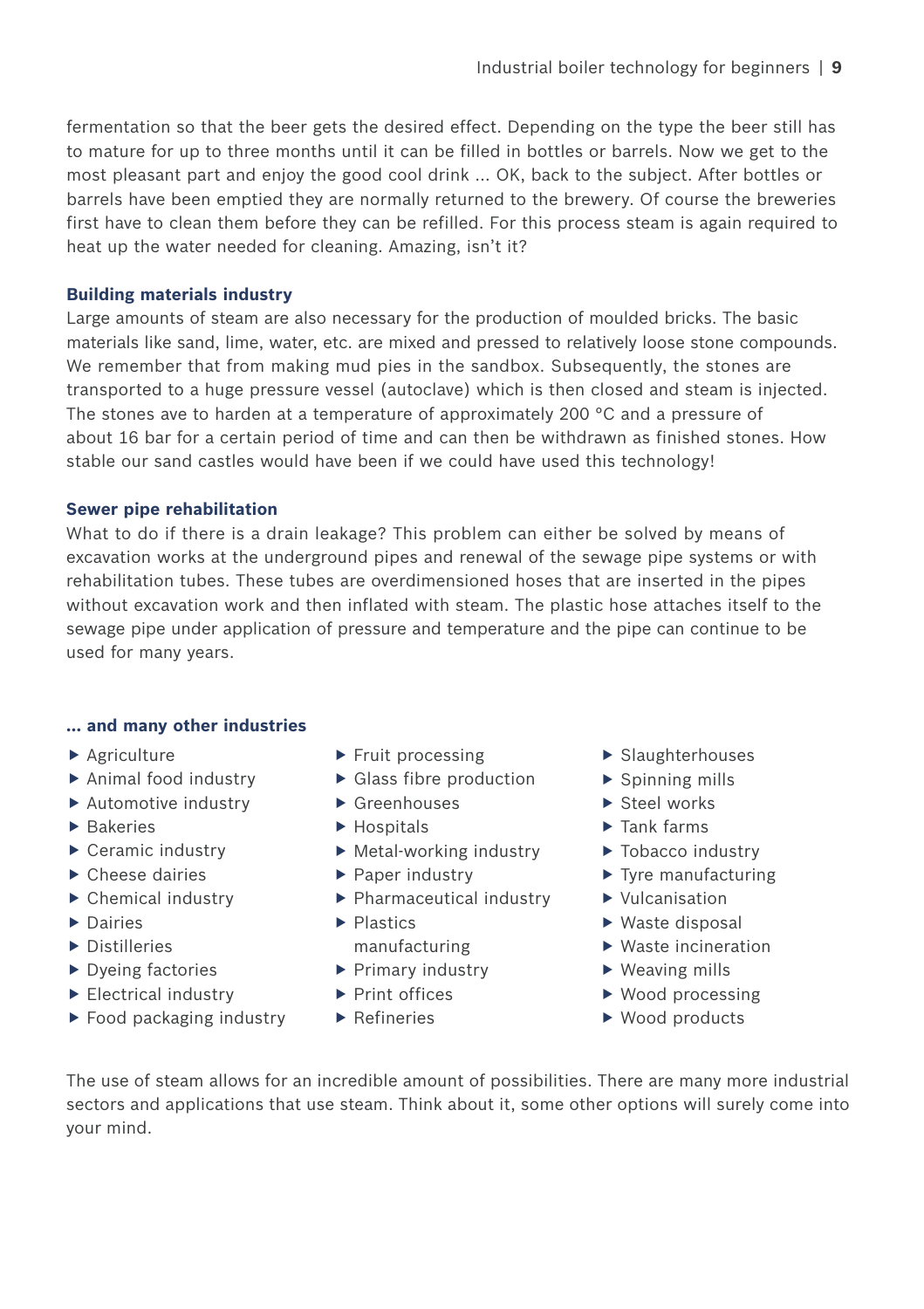

## Bosch Industriekessel

Bosch Industriekessel has delivered more than 100 000 industrial boiler systems world-wide. Internationally renowned enterprises like Coca Cola, Nestle, Red Bull, Unilever, Daimler, Volkswagen and thousands of others are among our loyal customers just like the next-door manufacturing company.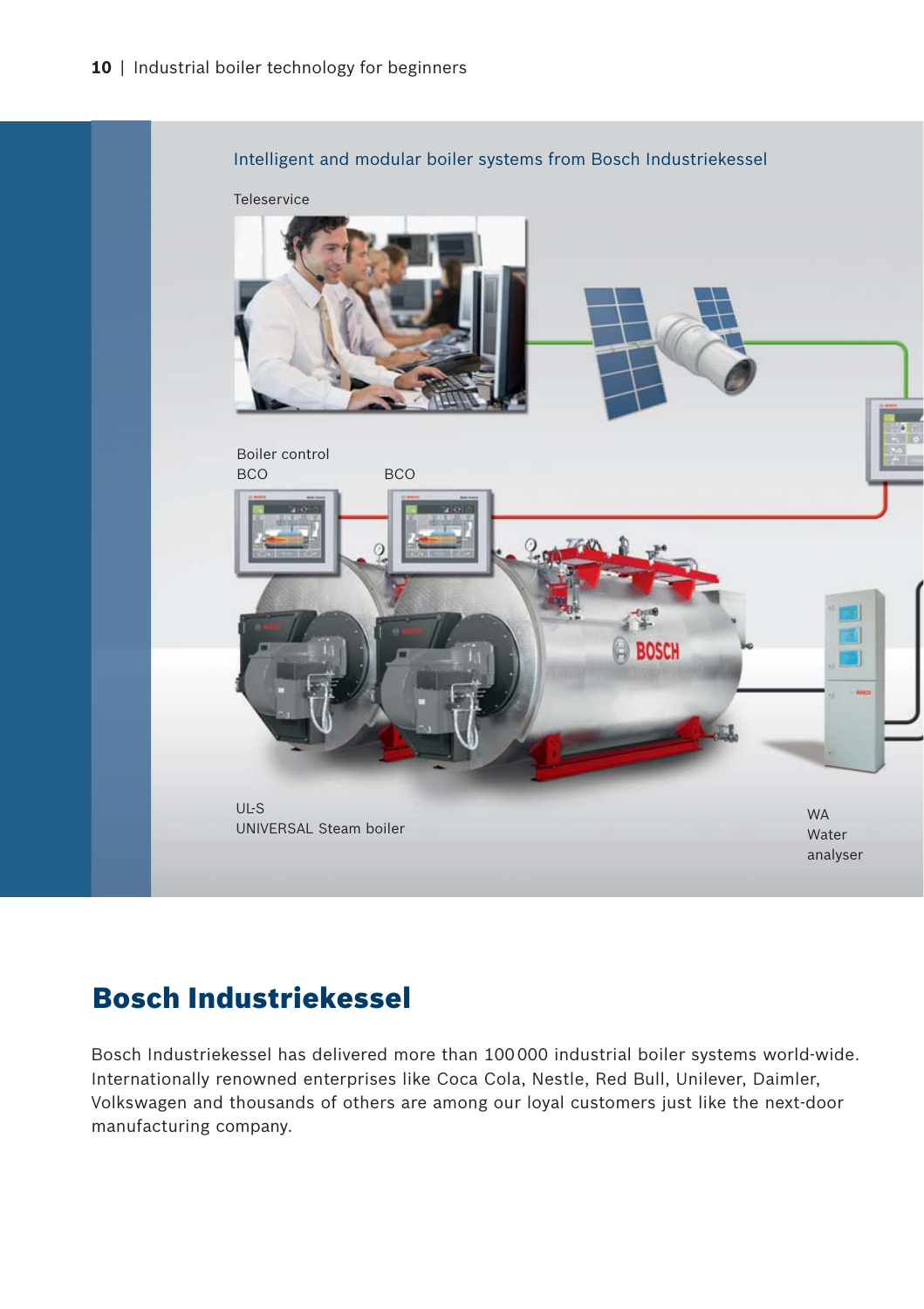

Our product range includes steam boilers from 175 kg/h to 55 000 kg/h, hot water boilers for capacities up to 38 MW and heating boilers up to 19.2 MW. Boiler house components in modular design make planning, installation and operation of boiler systems a lot easier.

High-quality equipment with intelligent control systems, modern burner technology and efficient heat recovery devices ensure environmentally friendly, economic and fully automatic boiler operation. The customer service is available around the clock every day of the year. Thanks to the closely knit network of service areas the shortest possible reaction times can be ensured.